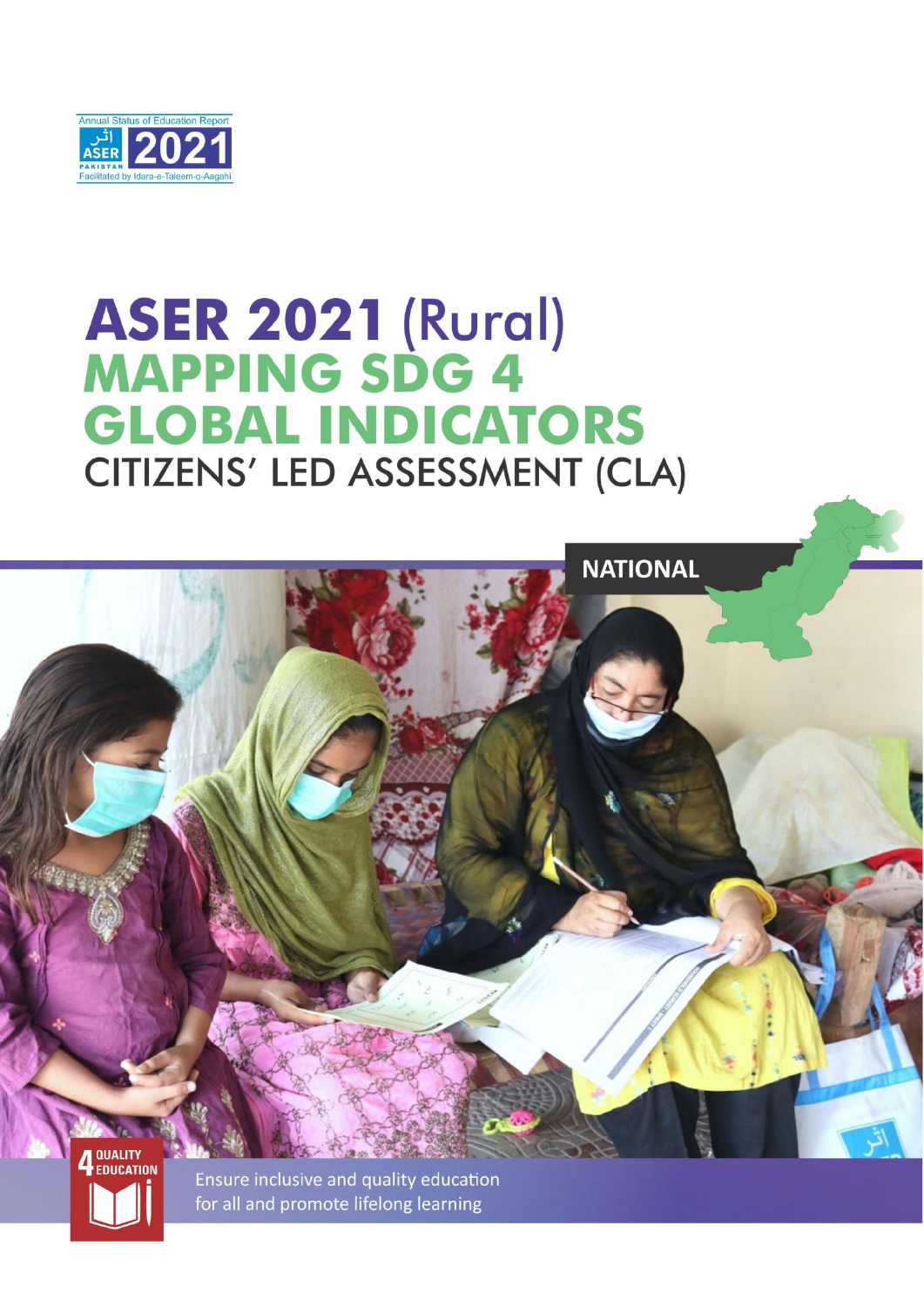# **ASER 2021** (RURAL) **MAPPING SDG 4 GLOBAL INDICATORS**

**Goal 4: Ensure inclusive and quality education for all and promote lifelong learning**

| SDG 2030 - SDG 4 indicators                                                                                                                                                                                                                              | <b>ASER indicators mapped to</b><br><b>SDG 4 indicators</b>                                                                              | <b>ASER 2021 Findings</b>                                                                                                                                                                                                                                                                                                                                                                                                                                                                                                                                                                                                                                                                                                    |
|----------------------------------------------------------------------------------------------------------------------------------------------------------------------------------------------------------------------------------------------------------|------------------------------------------------------------------------------------------------------------------------------------------|------------------------------------------------------------------------------------------------------------------------------------------------------------------------------------------------------------------------------------------------------------------------------------------------------------------------------------------------------------------------------------------------------------------------------------------------------------------------------------------------------------------------------------------------------------------------------------------------------------------------------------------------------------------------------------------------------------------------------|
|                                                                                                                                                                                                                                                          | TARGET 4.1 BY 2030, ENSURE THAT ALL GIRLS AND BOYS COMPLETE FREE, EQUITABLE AND QUALITY                                                  | PRIMARY AND SECONDARY EDUCATION LEADING TO RELEVANT AND EFFECTIVE LEARNING OUTCOMES                                                                                                                                                                                                                                                                                                                                                                                                                                                                                                                                                                                                                                          |
| [4.1.1] Percentage of children<br>and young people: (a) in grades<br>$2/3$ ; (b) at the end of primary;<br>and (c) at the end of lower<br>secondary achieving at least a<br>minimum proficiency level in (i)<br>reading and (ii) mathematics, by<br>sex. | ASER assesses learning levels of<br>class 2 level competency or<br>lower primary for Urdu/Sindhi/<br>Pashto; Mathematics, and<br>English | <b>Learning levels:</b><br><b>Story: Urdu/Sindhi/Pashto (National)</b><br>$(\epsilon)$<br>(ي<br>ب<br>Ι.<br>Grade 3: 15%<br><b>Grade 5: 55%</b><br>By Gender (Who can read atleast<br>sentences in Urdu/Sindhi/Pashto)<br>5-16 yrs, National<br>%<br>48<br>$(\epsilon)$<br>( ي<br>(پ<br><b>Sentences: English (National)</b><br>C<br>$\mathsf D$<br>(B)<br>$\mathsf{A}$<br><b>Grade 3: 20%</b><br>Grade 5:56%<br>By Gender (Who can read atleast words<br>in English) 5-16 yrs, National<br>℅<br>℅<br>В<br>С<br>D<br>Division: Arithmetic (National)<br>$\binom{2}{}$<br>$\left(3\right)$<br>Ŧ<br>(1)<br><b>Grade 3: 20%</b><br>Grade 5:51%<br>By Gender (Who can atleast do<br>subtraction) 5-16 yrs, National<br>$\pm$<br>3 |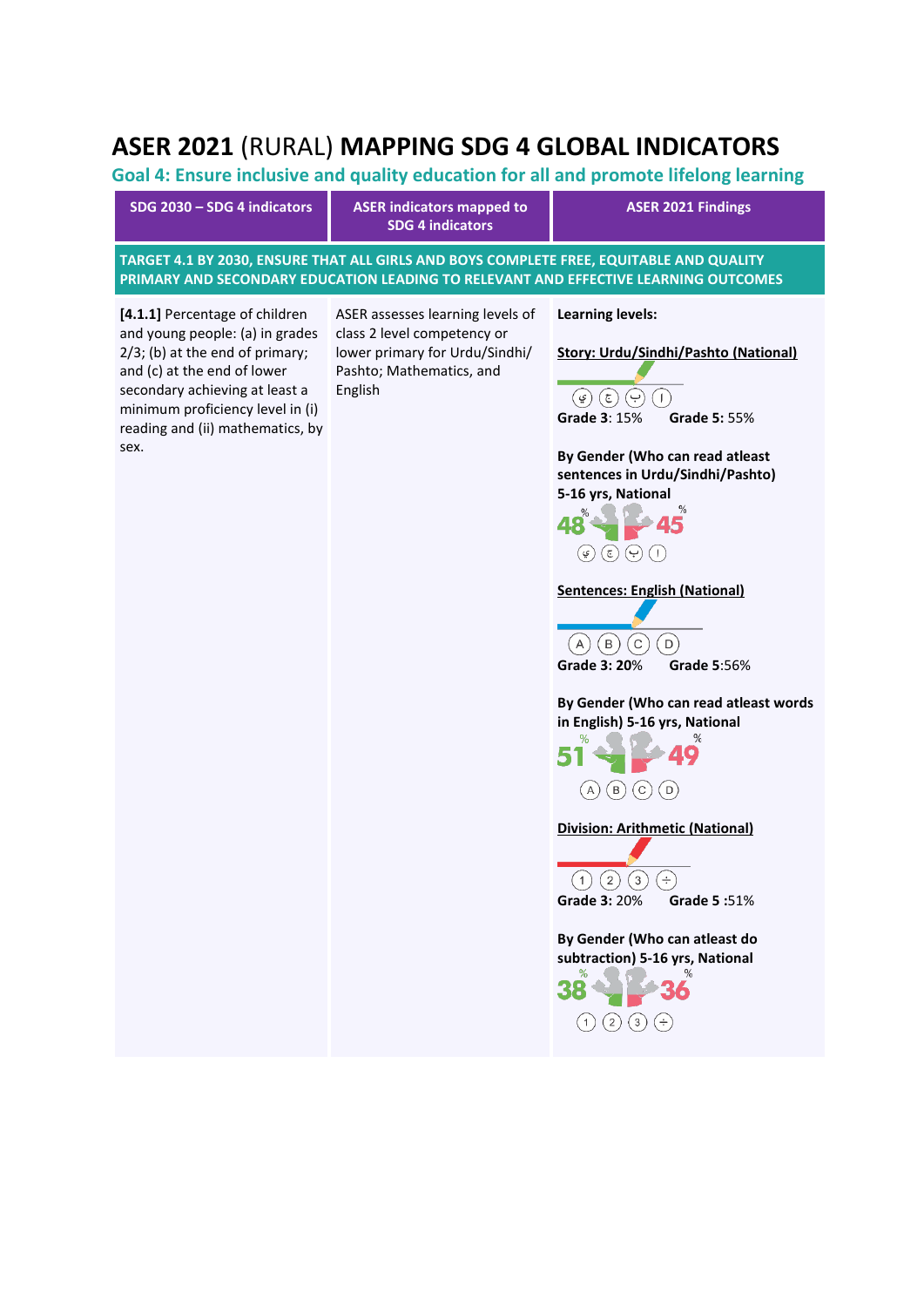**SDG 2030 – SDG 4 indicators ASER indicators mapped to SDG 4 indicators**

**TARGET 4.2 BY 2030 ENSURE THAT ALL GIRLS AND BOYS HAVE ACCESS TO QUALITY EARLY CHILDHOOD DEVELOPMENT, CARE AND PRE-PRIMARY EDUCATION SO THAT THEY ARE READY FOR PRIMARY EDUCATION**

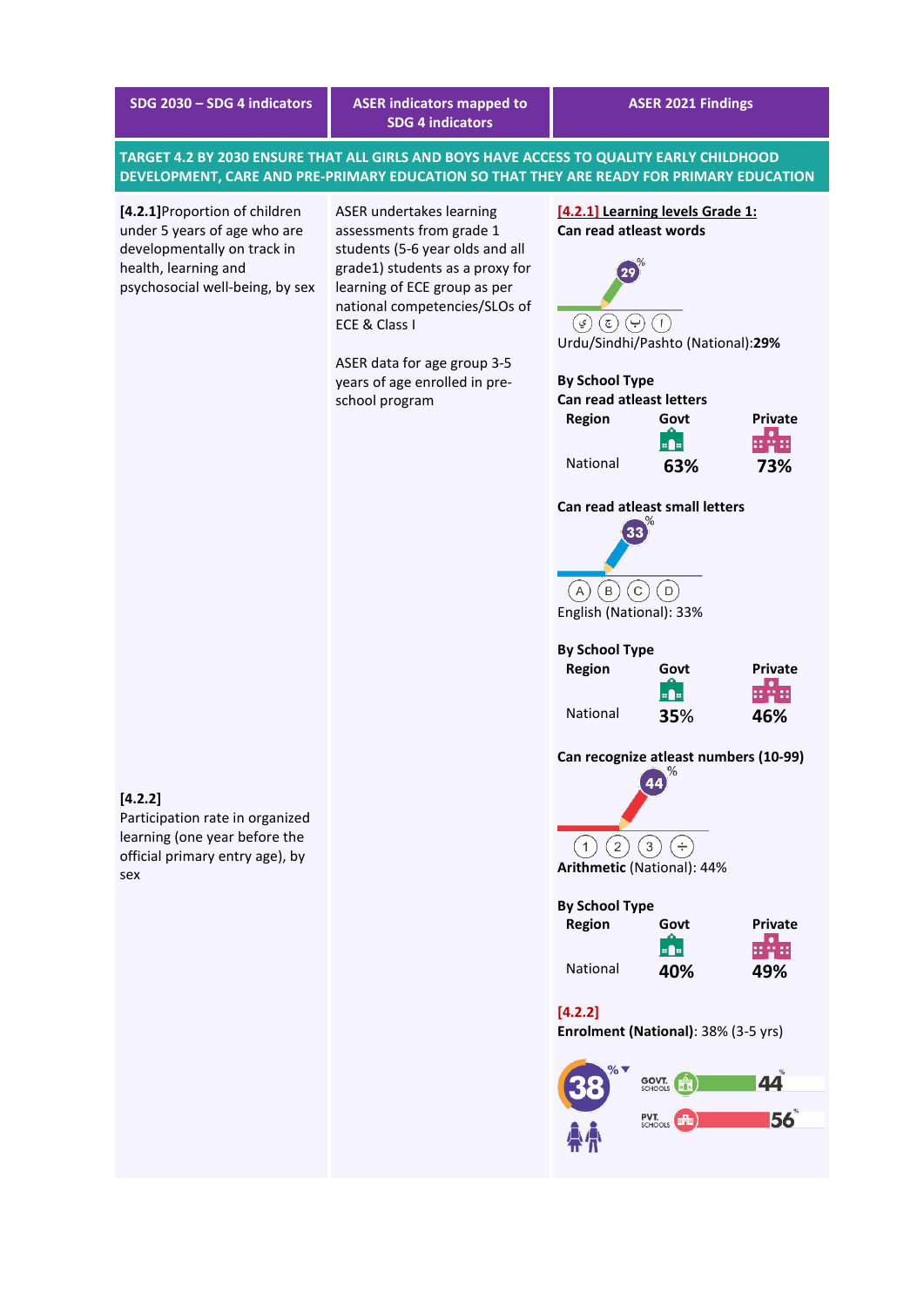| SDG 2030 - SDG 4 indicators                                                                                                                  | <b>ASER indicators mapped to</b><br><b>SDG 4 indicators</b>                                                                                                                                                                              | <b>ASER 2021 Findings</b>                                                                                                                                                                                                                                                                                                                                                                                                                                                                                   |
|----------------------------------------------------------------------------------------------------------------------------------------------|------------------------------------------------------------------------------------------------------------------------------------------------------------------------------------------------------------------------------------------|-------------------------------------------------------------------------------------------------------------------------------------------------------------------------------------------------------------------------------------------------------------------------------------------------------------------------------------------------------------------------------------------------------------------------------------------------------------------------------------------------------------|
|                                                                                                                                              | TARGET 4.3 BY 2030 ENSURE EQUAL ACCESS FOR ALL WOMEN AND MEN TO AFFORDABLE QUALITY<br>TECHNICAL, VOCATIONAL AND TERTIARY EDUCATION, INCLUDING UNIVERSITY                                                                                 |                                                                                                                                                                                                                                                                                                                                                                                                                                                                                                             |
| [4.3.1]<br>Participation rate of youth and<br>adults in formal and non-formal<br>education and training in the<br>previous 12 months, by sex | At the Household level, ASER<br>assesses the participation rate<br>by collecting data on the highest<br>grade/class attended for both<br>Mothers and Fathers annually                                                                    | <b>Region</b><br><b>Mothers</b><br><b>Fathers</b><br><u>ර</u><br>National<br>32%<br>55%                                                                                                                                                                                                                                                                                                                                                                                                                     |
| SDG 2030 - SDG 4 indicators                                                                                                                  | <b>ASER indicators mapped to</b><br><b>SDG 4 indicators</b>                                                                                                                                                                              | <b>ASER 2021 Findings</b>                                                                                                                                                                                                                                                                                                                                                                                                                                                                                   |
| <b>AND ENTREPRENEURSHIP</b>                                                                                                                  | TARGET 4.4 BY 2030, SUBSTANTIALLY INCREASE THE NUMBER OF YOUTH AND ADULTS WHO HAVE                                                                                                                                                       | RELEVANT SKILLS, INCLUDING TECHNICAL AND VOCATIONAL SKILLS, FOR EMPLOYMENT, DECENT JOBS                                                                                                                                                                                                                                                                                                                                                                                                                     |
| [4.4.1]<br>Percentage of youth and adults<br>with information and<br>communications technology<br>(ICT) skills by type of skill              | ASER partially assesses the ICT<br>skills through data on the<br>availability and usage of<br>computers/ smart phones; use<br>of Whatsapp and SMS in the<br>Household<br>In Schools -computer labs and<br><b>Smart Boards/Classrooms</b> | ICT Facilities/Usage HH Level<br>(National):<br>77% HHs use mobile<br>phones,<br>62<br><b>MOBILE</b><br>62% HHs use smart<br>phones,<br>%<br>64<br>64% of mobile users use<br>SMS<br>SMS<br>89<br>89% of mobile users<br>use WhatsApp<br><b>Computer Labs in High</b><br>schools:<br><b>Region</b><br>Govt<br>Private<br>National<br>45%<br>95%<br><b>Smart boards in</b><br><b>SMART</b><br><i>BOARDS</i><br><b>Elementary/High Schools:</b><br><b>Region</b><br>Govt<br>Private<br>National<br>62%<br>86% |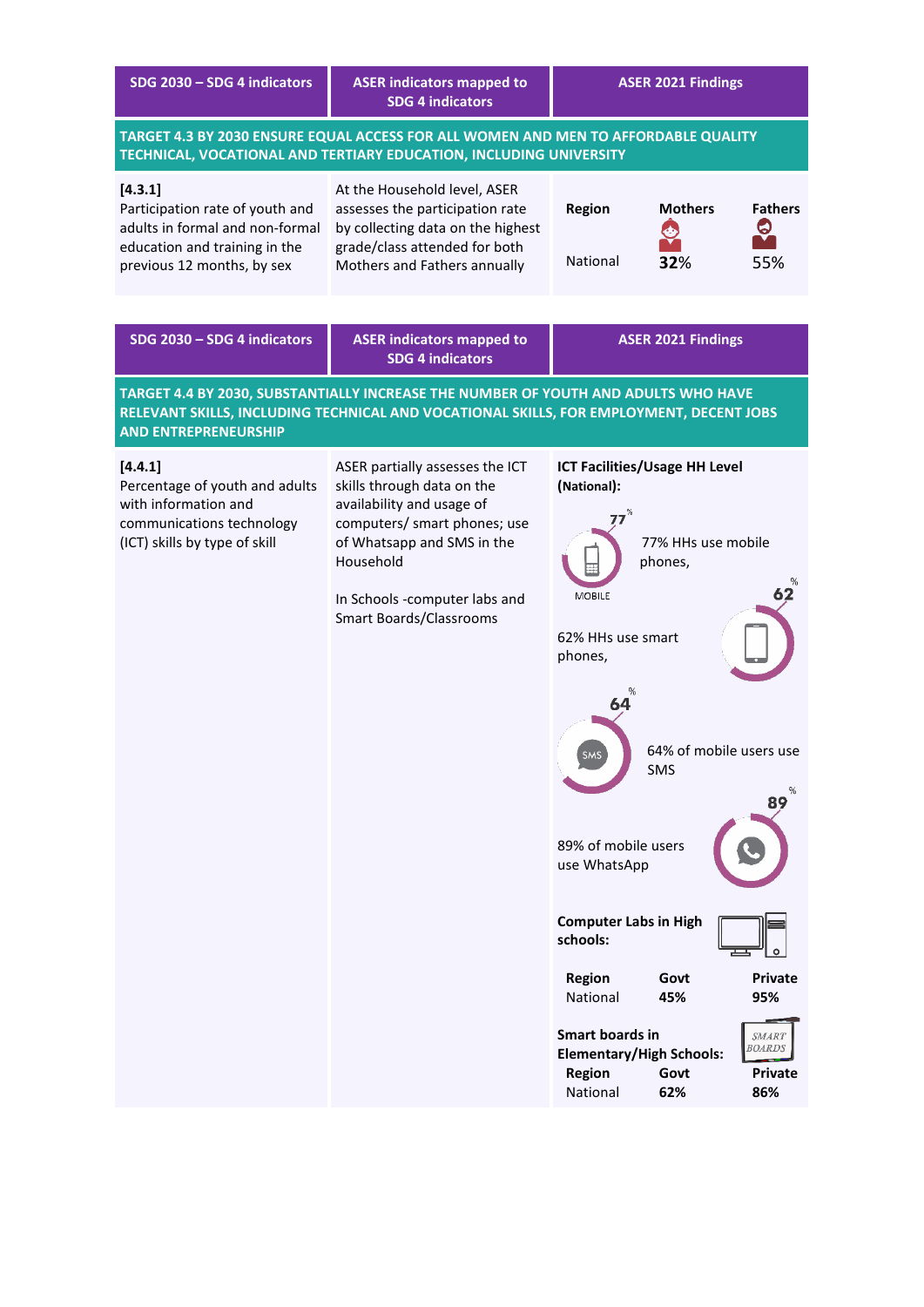**SDG 2030 – SDG 4 indicators ASER indicators mapped to SDG 4 indicators**

**TARGET 4.5 BY 2030, ELIMINATE GENDER DISPARITIES IN EDUCATION AND ENSURE EQUAL ACCESS TO ALL LEVELS OF EDUCATION AND VOCATIONAL TRAINING FOR THE VULNERABLE, INCLUDING PERSONS WITH DISABILITIES, INDIGENOUS PEOPLES, AND CHILDREN IN VULNERABLE SITUATIONS**

#### **[ 4.5.1]**

Parity indices (female/male, rural/urban, bottom/top wealth quintile and others such as disability status, indigenous peoples and conflict-affected as data become available) for all education indicators on this list that can be disaggregated

ASER enrolment and learning levels data is disaggregated on multiple parity indices including Female/male, rural/urban, wealth quintiles (WIDE Index), and type of school (government/nongovernment).

ASER 2021 used the Washington Group on Disability Statistics' Short Set of Questions to collect disability data on 6 functionings in Punjab, KP, KP newly merged districts and Islamabad.



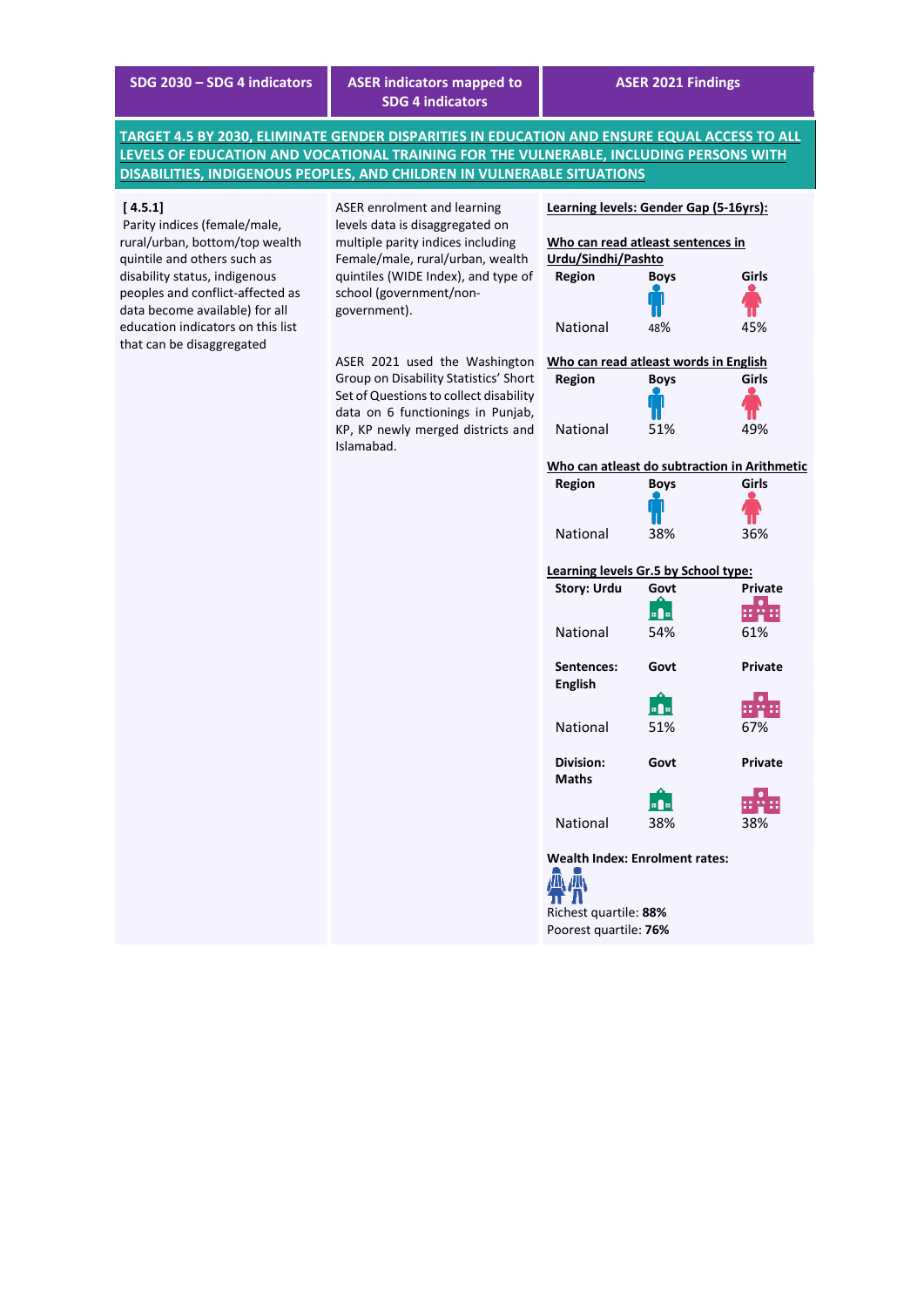|  |  |  |  |  | SDG 2030 – SDG 4 indicators |
|--|--|--|--|--|-----------------------------|
|  |  |  |  |  |                             |

# **SDG 2030 – SDG 4 indicators ASER indicators mapped to SDG 4 indicators**

## **ASER 2021 Findings**

**TARGET4.6 BY 2030, ENSURE THAT ALL YOUTH AND A SUBSTANTIAL PROPORTION OF ADULTS, BOTH MEN AND WOMEN, ACHIEVE LITERACY AND NUMERACY**

## **[4.6.1]**

Percentage of population in a given age group achieving at least a fixed level of proficiency in functional (a) literacy and (b) numeracy skills, by sex

The literacy and numeracy skills are assessed through data on the percentage of parents completing primary school.

ASER 2021 also attempts to gauge digital literacy: percentage of HHs

using smart phones and laptops; WhatsApp and SMS regardless of schooling years.

National Rural Results:



**32%** of mothers and **55%** of fathers in the sampled households had completed at least primary education.

**62%** HHs use smart phones (National)



**64%** mobile users use SMS (National)

**RQ** 

**89%** mobile users use WhatsApp (National)

18

**18%** HHs use computers / laptops(National)

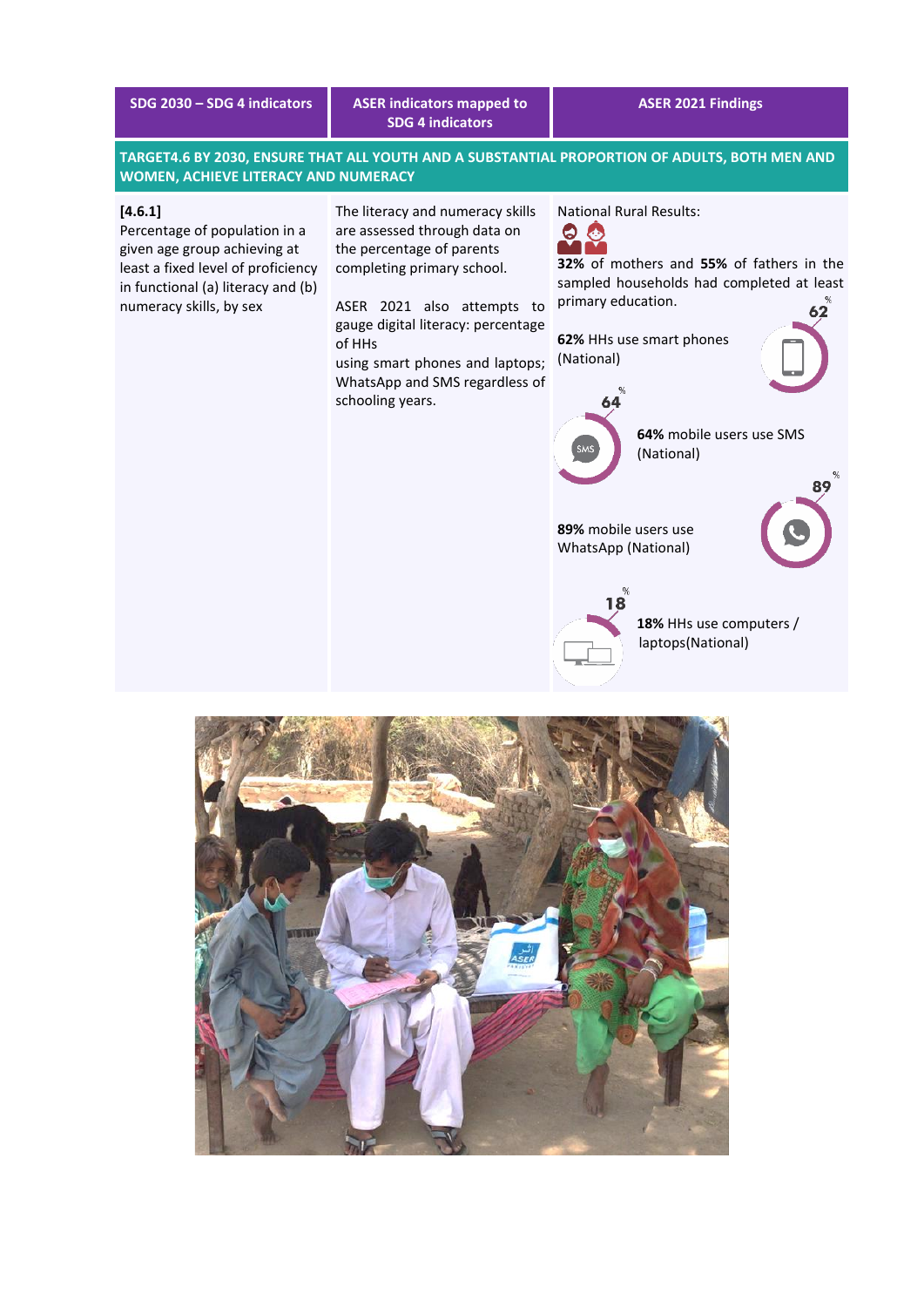| SDG 2030 - SDG 4 indicators                                                                                                                                                                                                                                                                                                                                                                                                                             | <b>ASER indicators mapped to</b><br><b>SDG 4 indicators</b>                                                                                                                                                                                                                                                                  |                                                                                                                                                                                                                                                                                                                                                                                                                                                                                                                                                                         | <b>ASER 2021 Findings</b>                                                                                                                                                                                    |                                                                                                                                                                                                                                                                            |
|---------------------------------------------------------------------------------------------------------------------------------------------------------------------------------------------------------------------------------------------------------------------------------------------------------------------------------------------------------------------------------------------------------------------------------------------------------|------------------------------------------------------------------------------------------------------------------------------------------------------------------------------------------------------------------------------------------------------------------------------------------------------------------------------|-------------------------------------------------------------------------------------------------------------------------------------------------------------------------------------------------------------------------------------------------------------------------------------------------------------------------------------------------------------------------------------------------------------------------------------------------------------------------------------------------------------------------------------------------------------------------|--------------------------------------------------------------------------------------------------------------------------------------------------------------------------------------------------------------|----------------------------------------------------------------------------------------------------------------------------------------------------------------------------------------------------------------------------------------------------------------------------|
| <b>ALL</b>                                                                                                                                                                                                                                                                                                                                                                                                                                              | TARGET 4.A BUILD AND UPGRADE EDUCATION FACILITIES THAT ARE CHILD, DISABILITY AND GENDER<br>SENSITIVE AND PROVIDE SAFE, NON-VIOLENT, INCLUSIVE AND EFFECTIVE LEARNING ENVIRONMENTS FOR                                                                                                                                        |                                                                                                                                                                                                                                                                                                                                                                                                                                                                                                                                                                         |                                                                                                                                                                                                              |                                                                                                                                                                                                                                                                            |
| [4.a.1]<br>Percentage of schools with<br>access to: (a) electricity, (b) the<br>Internet for pedagogical<br>purposes, (c) computers for<br>pedagogical purposes, (d)<br>adapted infrastructure and<br>materials for students with<br>disabilities, (e) basic drinking<br>water; (f) single-sex basic<br>sanitation facilities and (g) basic<br>hand washing facilities (as per<br>the water, sanitation and<br>hygiene (WASH) indicator<br>definitions) | <b>ASER</b><br>collects<br>data<br>on<br>infrastructure<br>and<br>facilities<br>including the<br>percentage<br>οf<br>schools with access to basic<br>drinking water, basic sanitation<br>facilities (toilets), solar panels<br>Boundary walls, computer labs,<br>and libraries.<br>Boundary Walls = protection in<br>schools | <b>Solar panels in High Schools:</b><br><b>Region</b><br>National<br><b>Drinking Water in Primary schools:</b><br><b>Region</b><br>National<br><b>Toilets in Primary schools:</b><br><b>Region</b><br>National<br>Multi grade teaching in class 2:<br><b>Region</b><br>National<br><b>Smart boards in High Schools:</b><br><b>Region</b><br>National<br><b>Computer Labs in High schools:</b><br><b>Region</b><br>National<br><b>Boundary Walls Primary Schools</b><br><b>Region</b><br>National<br><b>Playgrounds in Primary schools:</b><br><b>Region</b><br>National | Govt<br>a a<br>26%<br>Govt<br>80 B<br>57%<br>Govt<br><b>uf</b> u<br>70%<br>Govt<br>a <b>d</b> al<br>40%<br>Govt<br>a <b>P</b> a<br>62%<br>Govt<br>a fa<br>45%<br>Govt<br>o de<br>75%<br>Govt<br> ¤∎¤ <br>46% | <b>Private</b><br>erre<br>89%<br><b>Private</b><br>878<br>77%<br>Private<br>유물료<br>71%<br><b>Private</b><br><b>HALL</b><br>23%<br><b>Private</b><br>유유표<br>86%<br>Private<br>$\bullet$<br>유물료<br>95%<br><b>Private</b><br>a.<br>유물료<br>77%<br><b>Private</b><br>부정표<br>42% |
|                                                                                                                                                                                                                                                                                                                                                                                                                                                         |                                                                                                                                                                                                                                                                                                                              |                                                                                                                                                                                                                                                                                                                                                                                                                                                                                                                                                                         |                                                                                                                                                                                                              |                                                                                                                                                                                                                                                                            |